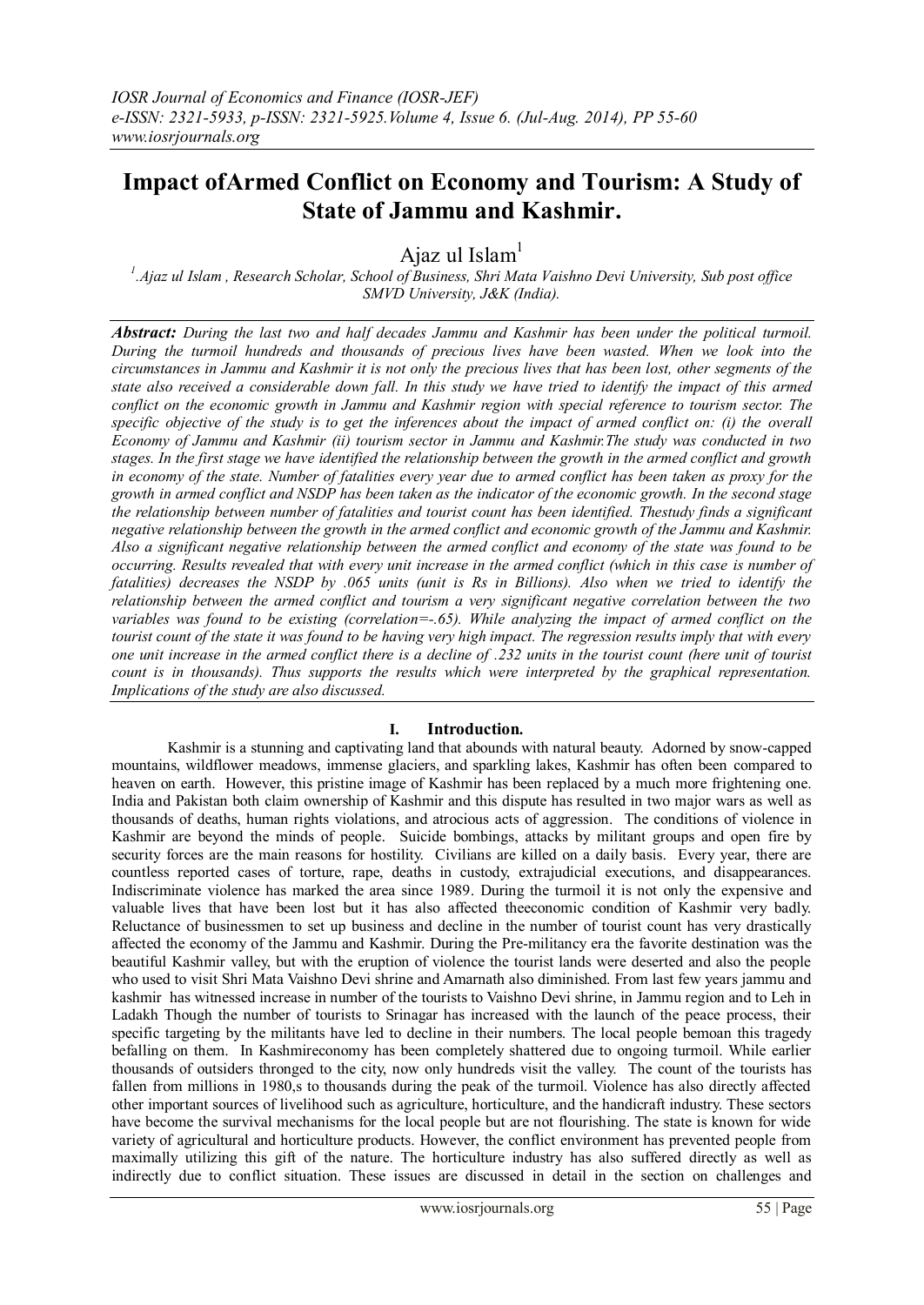opportunities. In this study we have tried to identify the impact of the turmoil on the overall economy of the state of Jammu and Kashmir and also on the tourism sector. We found a significant relationship between the change in the armed conflict and the economy and tourist count of the state.

## **II. Literature Review**

Since ancient times, Jammu & Kashmir was among the most popular travel destinations of India due to its natural beauty and being "a seat of great learning" (Mohammad, 2006, p.42). However, with the increase of violence the number of tourists dramatically decreased which caused serious problems for the locals who heavily depended on the revenues of tourism.When we look from the psychological point of view of the decision making process of travelers, the decline of tourist arrivals is a logical consequence of rising terrorist activities since people choose their holiday destination according to the most benefits and least costs, i.e. risks (Sonmez& Graefe, 1998) whereby a destination with frequent terrorist attacks are usually perceived as high cost.

The Kashmir dispute has always been seen as a fight for freedom and the right of self determination by Pakistan who "pledged moral, political, and diplomatic support to the Kashmir cause" which also "included material support to the fighters of Kashmir" (Akhtar, 2007). Contrarily India perceives the Kashmir issue as a matter of terrorism in the first place and accuses Pakistan to be at fault by "sponsoring and supporting crossborder terrorism" (Akther, 2007,). Moreover the occurrence of 9/11 gave India the opportunity to involve the Kashmir issue in the current War on Terrorism and "to draw maximum benefit from the changed international opinion in favor of fighting terrorism lock stock and barrel" (Akther 2007). Most of the top scholars believed that the Kashmir conflict which is always perceived as a religious conflict is basically not a religious conflict but a political one. It is only to give it a shape of terrorism it has been framed into that situation. As we can easily draw conclusions from the above mentioned statements and there is a great amount of studies (Poland 1988; Toman 1991; Schmid & Jongman 1988 cited in Sönmez & Graefe 1998) that support the argument that the actual definition of terrorism cannot be used in the case of Jammu and Kashmir. So taking the context further the impact of the conflict has not only taken the thousand and lakhs of lives it has also frozen the economic development of the state. The state which is very rich in all the natural resources and other things is lagging very much on their economic front. The main reason is the economic conflict. So in this study we have tried to identify the impact of armed conflict on the economy of state of Jammu and Kashmir and also on the tourism sector.

## **2.1 Impact of armed conflict on the Economy of Jammu and Kashmir**

Terrorism imposes significant economic effects on societies and will not only lead to direct material damage, but also to long term effects on the local economy. The identification and the estimation of these economic effects of terrorism have received broad attention in economic literature and research during the last few decades. Primary economic impact of terrorism "refers to the effects arising from the immediate aftermath of a terrorist event". These effects include the physical destruction of urban objects, and the human casualties (injuries and losses of human life). There is a direct relationship between the armed conflict and economy of the state. Armed conflict has led to decline in handicraft business, agricultural production and tourism count, especially in the late 1980"s (Mahapatra, 2007). Even basic infrastructure like power supply, roads, communication systems and drinking water remain poor because resources are diverted to counter-terrorism activities (Mahapatra, 2007). Likewise silviculture is not possible anymore since Kashmir"s forests have become the perfect hiding place for terrorists. Inevitably there is a clear connection between terrorism and increasing unemployment as well. Statistics have shown that the employment rate declined from 44.3 percent in 1981 to 36.6 percent in 2001. Considering that the government is almost the only employer (due to the lack of private investments), that fact is not really surprising. Another very important cost of violence is the waste of human talent" and "loss of creativity that has stunted development and has forced people to think only of survival not of progress (Mahapatra, 2007). Quality of education has suffered dramatically since schools and universities are often closed or even come under fire because of terrorism related activities (Jarudi, 2002). What remains are thousands of low level educated students with no hope for a job driving them to enter into terror groups. Thousands of local boys turned to militant training across the border. The basic cause is not ideological or the jihad factor. Most went because they have nothing here. No future. No job. No hope. If they had hope, they would not go" (Jarudi, 2002). Thisevolution gave the aggrieved party the opportunity to demonstrate their displeasure against the government, however, those who perceived a slight chance to find employment elsewhere and had sufficient funds to leave Kashmir migrated to different parts of India (Ahmad & Hussain, 2011). As a matter of fact, Jammu & Kashmir"s economic growth could not keep up with the national level (Ahmad & Hussain, 2011) and can exhibit only 5.27 percent annual growth during the first three years of the tenth five year plan in comparison to the national average of 6.6 percent (Finance & Planning Commission, 2007). Similarly, "in 2007, the per capita income of the state is only two-thirds of the national average in India"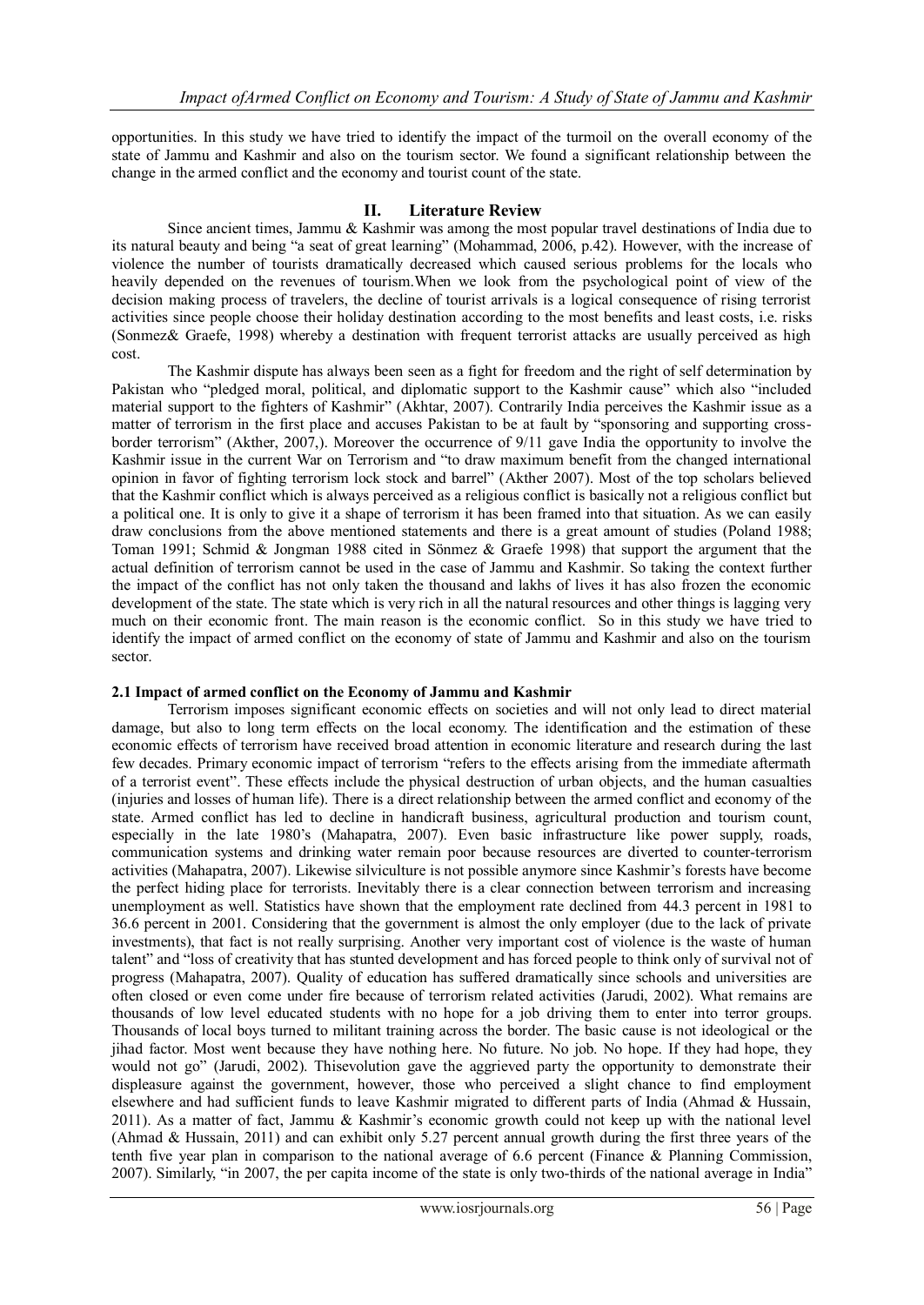(Finance & Planning Commission, 2007). The economic cost of the conflict cannot be confined to a particular sector of industry or investment prospect, but it had affected the important sources of livelihood of local people such as tourism, horticulture and handicraft industries also (Ahmad &Hussain, 2011). Nevertheless, terrorism and violence are not the only cause for Jammu & Kashmir"s economic depression but "poor policy management, corruption and lack of infrastructure" as well (Mohapatra, 2007). So in this study we will identify how much terrorism has impact on the economy of the state.

## **2.2 Impact on armed conflict on the tourism of Jammu and Kashmir**

Tourism which was thought to be the backbone of Jammu and Kashmir has been drastically affected by the evolution of the armed conflict. The state which was the favored situation of the tourists till 90"s has been deserted of the tourists for a very long time. Terrorism often causes cancellations and withdrawal of travel plans to certain destinations; though indicate the tourism industry as extremely indestructible (Chauhan & Khanna, 2009). The negative news by most of the international and national news channels makes it unthinkable to the people around the world to visit Jammu and Kashmir, because the way they present the news makes jammu and kashmir the terrorist paradise (Buckley and Klemm, 1993). Further it is suggested that locals and foreigners are equally likely to be involved in a crime scenario which causes the crucial variable "fear of the unknown and the risk" (Chauhan & Khanna, 2009). The news channels and reports play a very important role, the way they make situation worse in Jammu and Kashmir no one else has contributed to that. They make the dead bodies speculative in their news channels like they are showing some sort of miraculous objects not keeping in view the psychological effects they have on people. (Ashraf, 2008). In order to avoid "this intentional or unintentional damage to the travel business in Jammu & Kashmir, and to keep a positive image alive media and officers of the travel industry must cooperate and closely work together. In addition, the local tourism industry could try to implement common marketing strategies such as incentive airline tickets or hotel rate discounts (Sonmez  $\&$ Graefe, 1998) to promote the destination and to limit the impact of militancy on this sector.In an attempt to gain a deeper inside view into the special relationship between terrorism and tourism many studies proposed that tourists (and sometimes also important sights) might be the perfect victim for terrorism since they are sensed as representatives of their countries and therefore cause a much higher media coverage and international attention. Consequentially, the involvement of the concerned countries of origin increases pressure on the actual targeted government and the worldwide publishing of the militants" opinions makes travellers the best channel for militants to get the messages and demands across (Richter, 1983). In this regard also the attack on the tourist is perceived as attack on the government that is why tourists are sometimes attacked to show their anger against the government (Ryan, 1993). In Jammu and Kashmir many such incidents have also taken place where the people from the resistance have attacked the local and foreign tourists. So in this study we will also try to identify the impact of armed conflict on the tourism of the state.

## **III. Research methodologies**

### **3.1 Data source and sample size.**

The data has been collected from the secondary sources. The economic condition of the state is represented by the NSDP. The data for NSDP has been collected from RBI website which provides state wise data. And the data regarding the number of tourists who have visited Jammu and Kashmir is collected from the JK tourism website. The data for number of fatalities due to the armed conflict has been collected from the south Asian war Statistics report. The data has been collected from year 1988 to 2012. The data for all the three variables has been collected for 25 years from the time the conflict has started and to 2012.

## **3.2 Statistical methods and development of model.**

First of all the graphical representation to make comparison between the percentage change in number of fatalities and the change in NSDP and the percentage change in tourist count.Then a correlation analysis has been carried to identify the degree of relatedness between the variables. Also the same procedure has been repeated for the tourist count and NSDP. We have used simple linear regression model to identify the impact of armed conflict on the economic performance of the state. Another regression equation gives us Impact of armed conflict on the tourist count. The two equations can be written as

| $Y_1 = \alpha + \beta X + \mu$ | eq. (1) |
|--------------------------------|---------|
| $Y_2 = \alpha + \beta X + \mu$ | eq. (2) |

Here:

- Y1= NSDP for different years
- Y2= tourist count for different years
- $\bullet$   $X=$  number of fatalities due to armed conflict fore different years
- α,β= parameters
- µ= error term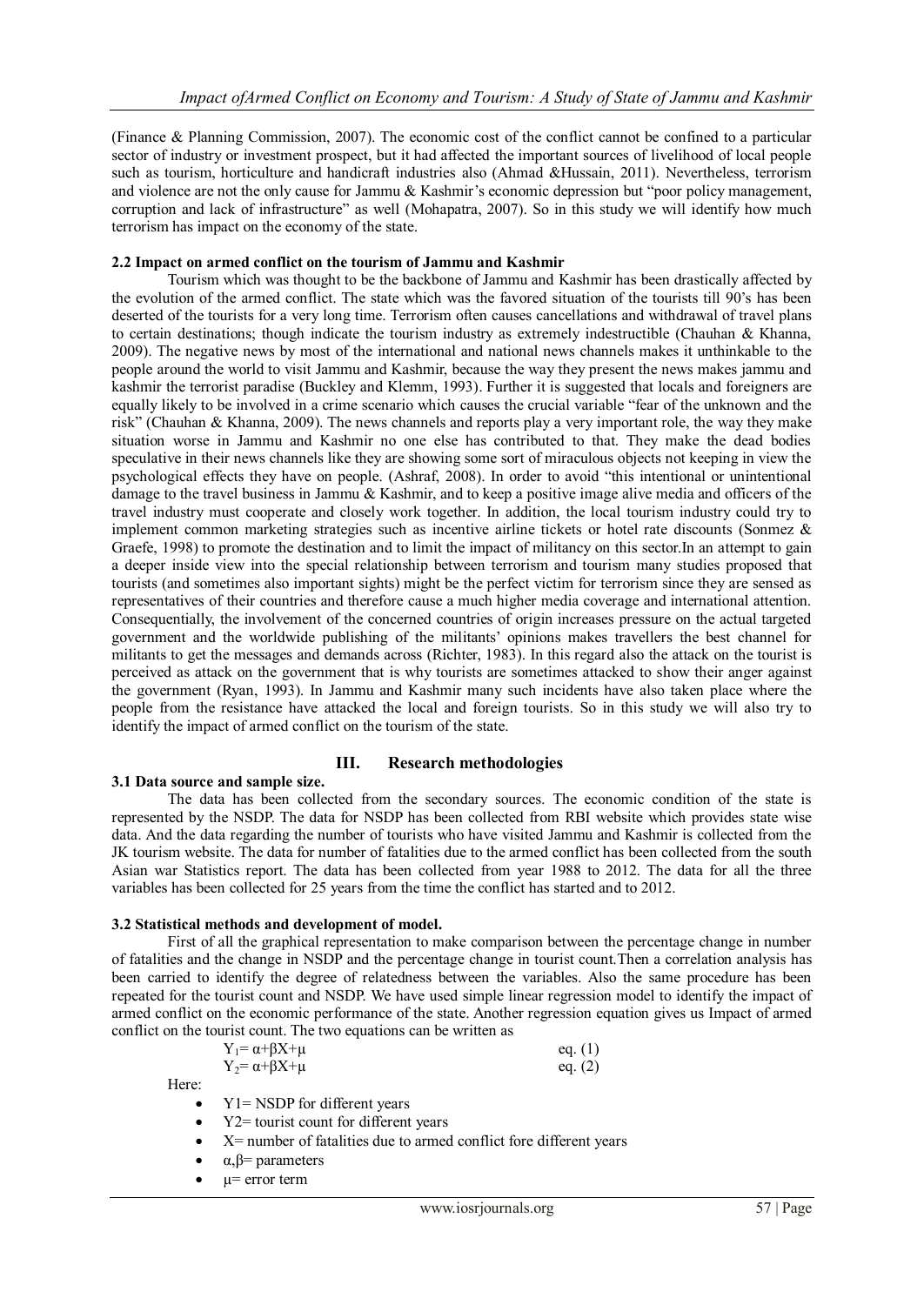So by this model we will be able to identify the impact of armed conflict on the economy and tourism of Jammu and Kashmir.

# **IV. Results**

The results of the study can be interpreted in two different steps (1) first we will identify the impact of the armed conflict on the economy of the state of Jammu and kashmir (2) alsostudy tries identify the impact of armed conflict on the tourism of Jammu and Kashmir.

## **4.1 Impact of the armed conflict on the economy of the state;**

In the second section of the study we are trying to identify the impact of armed conflict on the NSDP of the state of Jammu and Kashmir. We have first of all plotted a graph between the changes in to NSDP andchange in the fatalities due to armed conflict, and then we have identified the cause and relationship analysis between the two variables using the simple linear regression model.

While analyzing the impact of armed conflict on the economy of the state from the graphical representation is becomes clear that there is a negative relationship between the armed conflict and the economy of the state of Jammu and Kashmir. From the fallowing graph the situation becomes clearer.



As we can clearly see from the graph that for the years where there is high increase in the percentage of fatalities the growth in the economy is very decent and vice versa. The graph makes it clear that relationship between the two variables is opposite to each other, there is a negative correlation of -.476 which means with the increase in one other is going to decrease. Also we can also identify from the graph still the economy is not recovering because of economic stability and economy is not recovering to the extant it should have recovered with decline in the percentage of the fatalities. The reason being the perception of the people, because they think the situation in Kashmir is highly volatile and it can change its face anytime. So most of people are reluctant to invest their money in Jammu and Kashmir and also the tourists have still in mind and they are not ready to risk their lives.

Now to identify the extent to which the armed conflict has affected the overall tourism count a regression is being run between the two variables to identify the extent of the impact.

$$
Y_1 = \alpha + \beta X + \mu
$$
 eq. (2)  
Here:  
 
$$
Y_1 = NSDP
$$
 of the state per year  
 
$$
X = number of facilities due to armed conflict per year 
$$
\alpha, \beta = parameters
$$
  
 
$$
\mu = error term
$$
$$

The regression model of the equation also comes up with the significant results. The model has been tested for the different assumptions. The impact of armed conflict on the economy of the state will be highlighted from the fallowing estimatedregression equation using OLS regression model. The fitness of the model was calculated through  $R^2$  and the value of  $R^2$  was found to be 0.67 which means model explains 67% of the change in one variable with respect to the other.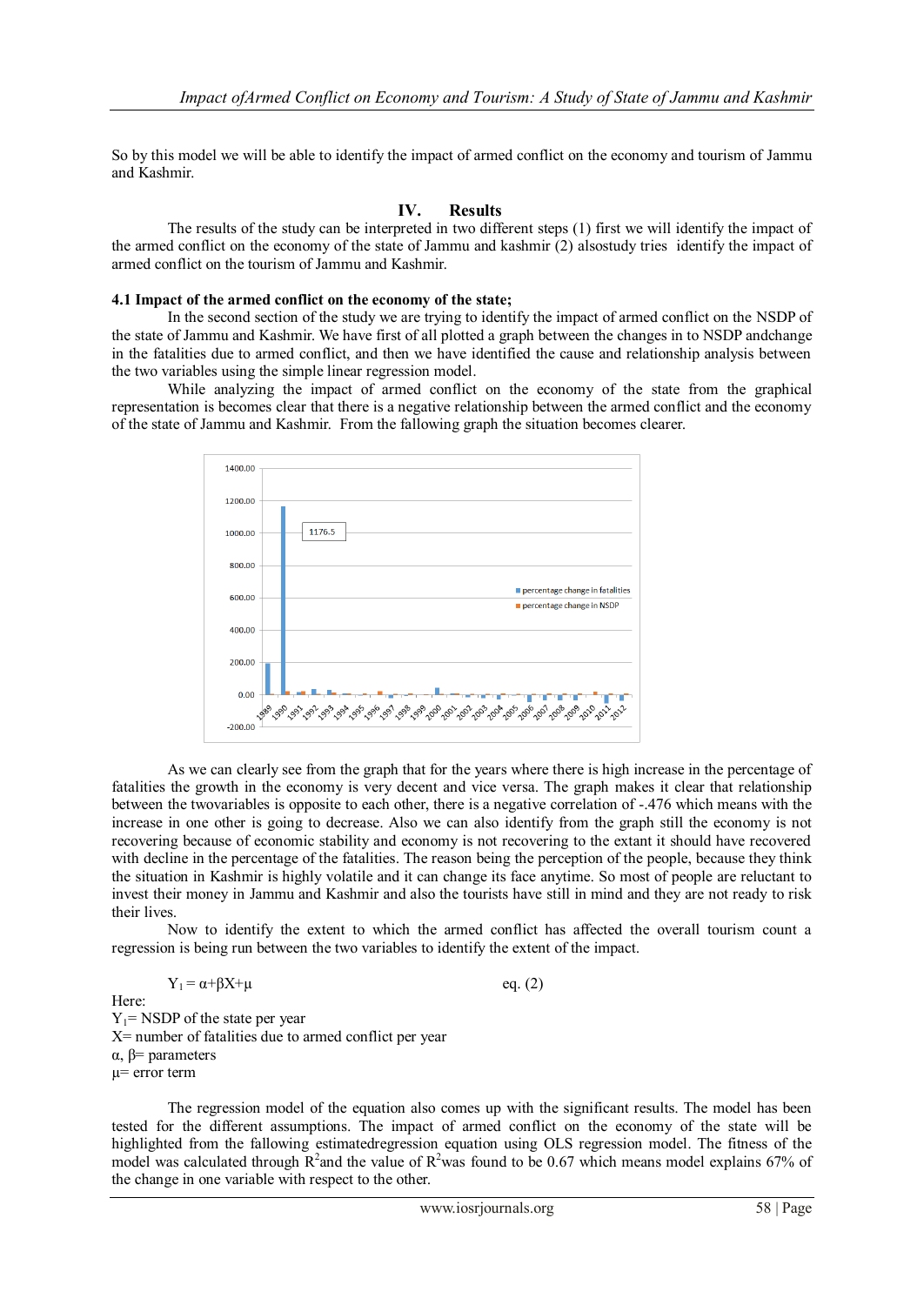## $Y_1$ = 317.29-0.065X

The estimated equation provides us information that with every 1% increase in the violence that means with every percent increase in the violence there will be .065% decrease in the NSDP of the Jammu and Kashmir state. The result was found to be significant at 5% level of significance. This means there is a very significant impact on the economy of Jammu and Kashmir by this armed conflict.

# **4.2 Impact of the armed conflict on the Tourism count of the state.**

In the second section of the study we are trying to identify the impact of armed conflict on the tourism of the state of Jammu and Kashmir. We have first of all plotted a graph between the tourism count andnumber of fatalities due to armed conflict, and then we have identified the cause and relationship analysis between the two variables using linear regression.

The fallowing graph clearly shows a negative relationship between the two variables as with positive change to the number of conflicts it is drastically reducing the tourist count as we can clearly see from the graph. While we have identified the correlation between the two there were found to be negatively correlated. A negative correlation of -0.64 was found between the two variables which is very high value. As tourism has been found to be one of the most important sectors of Jammu and Kashmir economy, the decline is this sector has drastically affected the overall economy of the state.



Now to identify the extent to which the armed conflict has affected the overall tourism count a regression is being run between the two variables to identify the extent of the impact.

 $Y_2 = \alpha + \beta X + \mu$  eq. (2)

Here:

Y2= tourist count for different years

X= number of fatalities due to armed conflict fore different years

α, β= parameters

µ= error term

When the regression was run between the two variables the results were found to be statistically significant at 1% level of significance. The model has been tested for the different assumptions. The impact of armed conflict on the economy of the state will be highlighted from the fallowing estimatedregression equation using OLS regression model. The fitness of the model was calculated through  $R^2$  and the value of  $R^2$  was found to be 0.64 which means model explains 64% of the change in one variable with respect to the other. So the final estimated regression model will be

## $Y_2 = 1096.076 + .232X + \mu$

The fallowing model suggests that with every 1% change in the number of fatalities there is a negative change of .232%. This has also been shown by the graphclearly which shows a negative correlation between the two. So from these results we have found that tourism is very heavily affected by the armed conflict and also we have quantified the impact of every unit increase in the conflict.